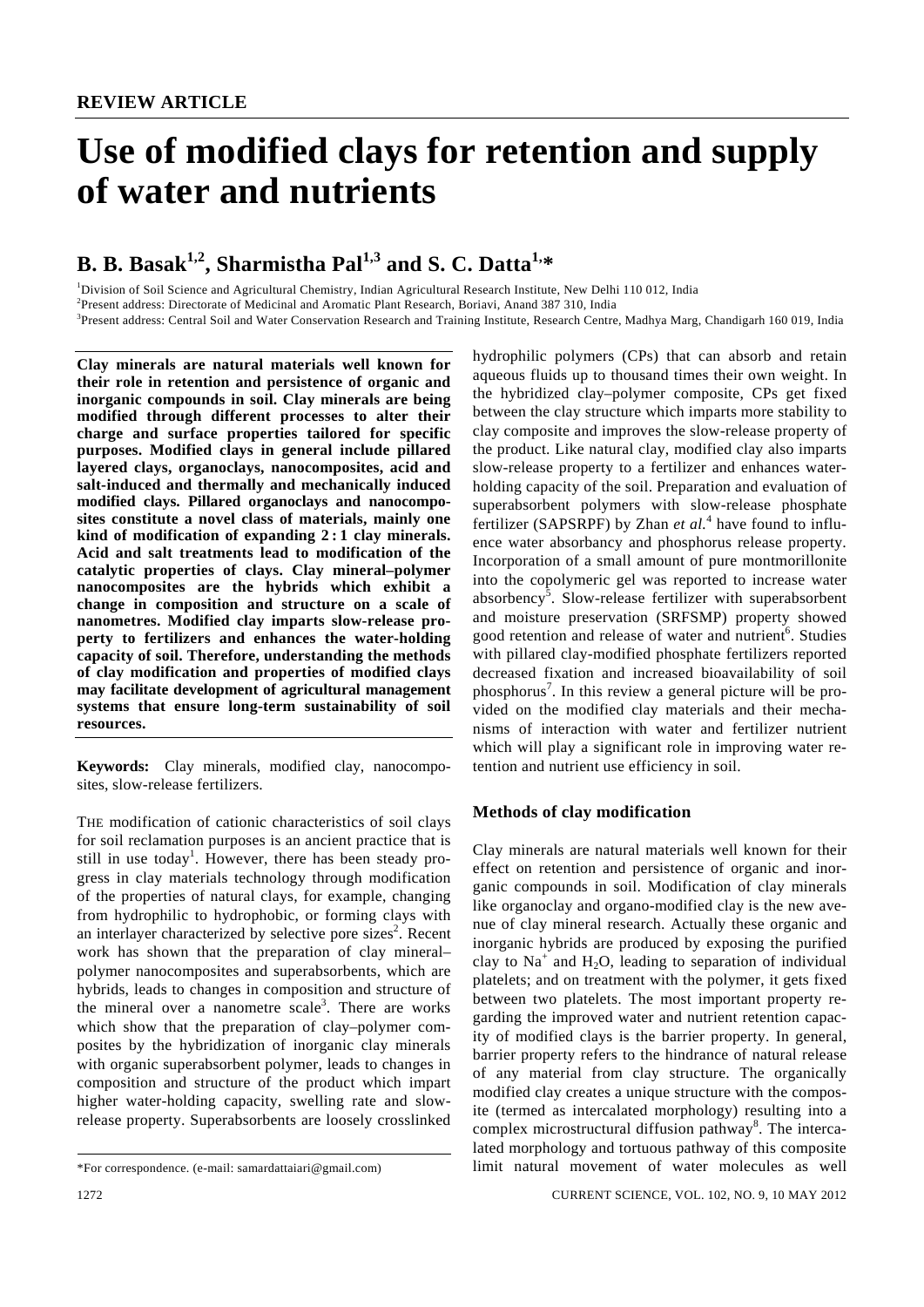nutrients, thereby increasing the holding time of water and nutrients inside. The ideal and widely used clay type for this kind of composite is montmorillonite layered silicate  $(MLS)^9$ .

 The polymer as such binds to the water molecule and nutrients and imparts slow-release property, but when the polymer get fixed between the interlayer structure of clay the stability of the polymer composite increases, which further improves the slow-release property of the product.

 Modification of clay can be achieved in many ways and different types of modified clay are named according to the methods followed. Following is a short description of the different types of modified clay materials.

 (a) Pillared layered clays: These clays constitute a novel class of materials created by propping apart the lamellae of 1:2 clays (e.g. smectites) with nanosized pillars of metal oxides or small organic cations. Some of the charge-balancing cations of the interlamellar space are exchanged with positively charged polymeric hydroxycations.

(b) Organoclays: These are produced by replacing the native exchangeable inorganic cations with organic cations. When the interlayer metal cations are replaced with an organic cation (e.g. alkylammonium), the surfaces of the clay are greatly modified and become organophilic.

(c) Nanocomposites: These include clay materials that exhibit a change in composition and structure over a nanometre scale. For true nanocomposites, the clay nanolayer must be dispersed uniformly (exfoliated) in the polymer matrix $10$ .

(d) Acid and salt-induced modifications: Another procedure for clay modification, used mainly for improving the catalytic properties of minerals, is the acid treatment. Since the adsorptive and catalytic behaviour of the clay minerals is determined by the nature of their surface, an acid treatment will lead to the modification of original active sites.

(e) Thermally and mechanically induced modifications: The clays can be modified thermally, leading to a change in their mineralogical and chemical composition. Progressive heating of clays leads to the removal of free, adsorbed and structural water. Irreversible dehydration occurs at temperatures greater than 400°C.

# *Clays and their modification: nanoclay polymer composite formation*

Clays are naturally occurring minerals with variability in chemical constitution depending on their groups and sources. The clay platelets are truly nanoparticulate. Clays often have very high surface areas, up to hundreds of square metres per gram of clay, and cation exchange capacities. Nanoclays are prepared from the smectite group of clays  $(2:1)$  phyllosilicates), the most common being montmorillonite, where the octahedral site is isomorphically substituted. Other smectite groups of clay are beidillite, nontronite and saponite in which the tetrahedral

CURRENT SCIENCE, VOL. 102, NO. 9, 10 MAY 2012 1273

site is isomorphically substituted. The crystal lattice of smectite group clay consists of two-dimensional, 1 nm thick layers which are made up of two tetrahedral sheets of silica  $(SiO<sub>2</sub>)$  fused to an edge-shaped octahedral sheet of alumina. The lateral dimensions of these layers vary from 30 nm to several micrometres depending on the particular silicate. Isomorphic substitution within the layer by  $Mg^{2+}$ , Fe<sup>3+</sup>/Fe<sup>2+</sup> or  $Al^{3+}$  generates negative charges that are normally counterbalanced by hydrated alkali or alkaline earth cations (Na<sup>+</sup>, K<sup>+</sup>, Ca<sup>++</sup>, etc.) residing in the interlayer. Because of the relatively weak Van der Waals forces existing between the layers, intercalation of various molecules, and even the polymer, is feasible $11,12$ . Clays are inexpensive materials which can be modified by ion exchange, metal–metal complex impregnation, pillaring and acid treatment to develop catalysts with the desired functionality<sup>13,14</sup>. One important consequence of the charged nature of the clays is that they are generally highly hydrophilic species. Nanoclays are extensively used today for preparation of polymer nanocomposites, paints, inks, greases and cosmetics formulations, as drugdelivery vehicles and in wastewater treatment<sup>15</sup>. There are three kinds of nanocomposites categorized according to whether the fillered particles have one, two or three dimesions in the nanometer scale<sup>3</sup>.

# *Superabsorbent polymeric montmorillonite nanocomposites*

The chemicals used for the preparation of superabsorbent polymeric montmorillonite nanocomposites are acrylic acid (AA) purified by vacuum distillation, *N*,*N*-methylenebisacrylamide (NMBA), sodium hydroxide, (3-acrylamidopropyl) trimethylammonium chloride (TMAACl) and sorbitan monostearate (Span 60). Here, NMBA is used as a crosslinking agent, TMAACl, as an initiator and Span 60 as a stabilizer.

 The NaA (sodium acrylate) monomer solution is purified according to standard procedure<sup>16</sup>. Na-MMT is prepared by making a suspension MMT in NaCl solution. The suspension is centrifuged and washed with water to get pure sodium montmorillonite (Na-MMT). Then a suspension is prepared by mixing Na-MMT and TMAACl in water. The crosslinking agent, NMBA, and the appropriate amount of Na-MMT or TMAACl-MMT are introduced into NaA monomer solution. After polymerization the suspension is allowed to cool, washing is done with water–methanol mixture and the content dried in a vacuum oven at 100°C (ref. 5).

#### *Slow-release and superabsorbent nitrogen fertilizer*

AA and maleic anhydride (MA) are mainly used for the synthesis of slow-release and superabsorbent nitrogen fertilizer (SSNF). Along with the above two compounds,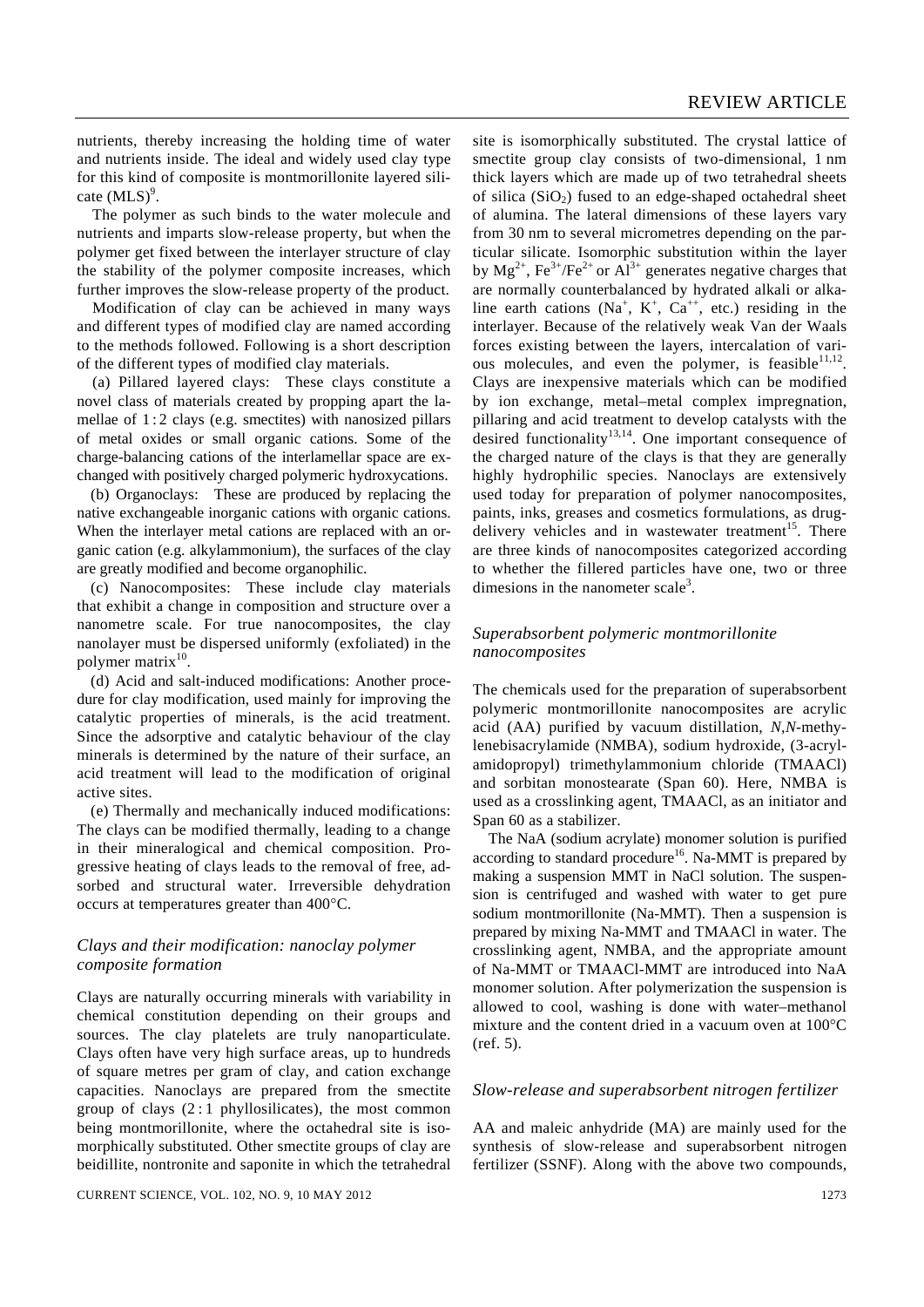sodium sulphite  $(Na_2SO_3)$  and ammonium persulphate  $(NH_4S_2O_8)$  are used as redox initiator, N-methylene bisacrylamide (NNMBA) as crosslinker, trihydroxymethyl propane glycidol ether (6360) as surface crosslinker and urea ( $NH<sub>2</sub>CONH<sub>2</sub>$ ) as nitrogen fertilizer.

 A series of samples with different amounts of crosslinker, initiator, urea, MA and AA with different degrees of neutralization is prepared using the standard procedure<sup>17</sup>. Typically, MA and AA are dissolved in distilled water and then neutralized. The required amount of NNMBA aqueous solution as crosslinker is added to the solution. A mixture of  $NH_4S_2O_8$  and  $Na_2SO_3$  aqueous solution as initiator is introduced to the mixed solution. To improve the slow-release and water-retention properties, the product is surface crosslinked using trihydroxymethyl propane glycidol ether (6360).

#### *Modification of phosphatic fertilizer with pillared clay*

Different types of modified pillared montmorillonite are used as additives along with phosphatic fertilizers to obtain several high-efficiency phosphate fertilizers (HEPFs). Generally three types of modified pillared montmorillonite are available – organic pillared montmorillonite (OrPM), organic–inorganic pillared montmorillonite (OIPM) and inorganic pillared montmorillonite (IPM) based on the type of material used for modification.

 The processing of IPM, OrPM, OIPM and HEPFs is as follows:

 (1) IPM: The purified montmorillonite is dried, and pulverized to pass through a 75 μm mesh sieve to prepare IPM18. Montmorillonite is modified to Na-montmorillonite to obtain grains less than 2  $\mu$ m. Then AlCl<sub>3</sub> and Na<sub>2</sub>CO<sub>3</sub> solutions are mixed slowly, until a final OH/Al ratio of 2.4 is reached to get the pillared reagent. The pillared reagent is slowly introduced into Na-montmorillonite. The resulting IPM is centrifuged, washed and dried at 80°C.

 (2) OrPM: Montmorillonite is modified to Na-montmorillonite. Then humic acid solution is slowly added into Na-montmorillonite. Then the same procedure is followed as in the case of IPM preparation.

(3) OIPM: This is prepared by humic acid and IPM.

 (4) HEPFs: For preparing HEPFs OrPM is mixed with phosphate rock, reacted with concentrated sulphuric acid and air-dried. HEPFs can also be prepared by treating superphosphate with or without additives following the same procedure $19$ .

# *Modified bitumen emulsion for control release fertilizers*

Bitumen is a cheap coating material which can be used to produce slow and/or controlled release fertilizers (CRFs). A complex fertilizer  $20:20:20$  is prepared by coating with a modified bitumen emulsion (50% active material) containing 20% of each N,  $P_2O_5$  and  $K_2O$ . The cationic emulsifier tri-ethanol ammonium hydroxide, bentonitic clay and the emulsified polymer (50% active material) polyvinyl acetate butyl acrylate (PVAcBuA) are used for this purpose.

 The bentonitic clay (5% by weight) and the emulsifier (2% by weight) are added in warm water (70 $^{\circ}$ C). This is followed by stirring and warming of the bitumen (135°C). Stirring is continued until the emulsion became completely homogenous. The emulsified polymer PVAcBuA is added to the emulsified bitumen just before using in the coating process, taking into consideration that the bitumen polymer ratio is  $9:1$ . The prepared coating material is sprayed on the fertilizer using a modified horizontal rotary drum with pan granulator $20-22$ .

# *Surfactant-modified zeolite as a slow-release fertilizer for phosphorus*

Zeolite-A (zeolite acrylate) is modified using hexadecyltrimethylammonium bromide, a cationic surfactant, to modify its surface and increase its capacity to retain anion, namely phosphate  $(PO<sub>4</sub><sup>3-</sup>)$ . Research is going on to study feasibility of using surfactant-modified zeolite (SMZ) as a carrier for fertilizer and for slow-release of phosphorus.

#### *Modern techniques for characterization of nanoclays and nanocomposites*

Nanotechnology attempts to understand the composition and properties of soil constituents on a single-particle basis (micro or nanoscale) in order to know their role in the soil system. Electron microscopy can be used successfully for the study of organoclay nanocomposites $^{23}$  and nutrient release pattern from clay minerals<sup>24</sup>. Scanning probe microscopy is used to study the fundamental processes of molecular soil chemistry, characterization of micro topography on soil colloids<sup>25</sup>, study of ultrafine particles  $(UFPs)^{26}$ , etc.

# *Study of ultrafine particles using high-resolution transmission electron microscopy*

Chen *et al.*<sup>27</sup> conducted a study to observe the microstructure of UFPs. These are defined as particles having diameter less than 100 nm. The rutile particles have been found to be rod-shaped and lime particles were spongy in structure.

#### *Study of organoclay nanocomposites using high-resolution transmission electron microscopy*

By incorporation of organic guest species in the interlayer space of layered clay minerals organo–inorganic nanocomposites are formed. There is a large increase in specific surface area, adsorption capacity and ion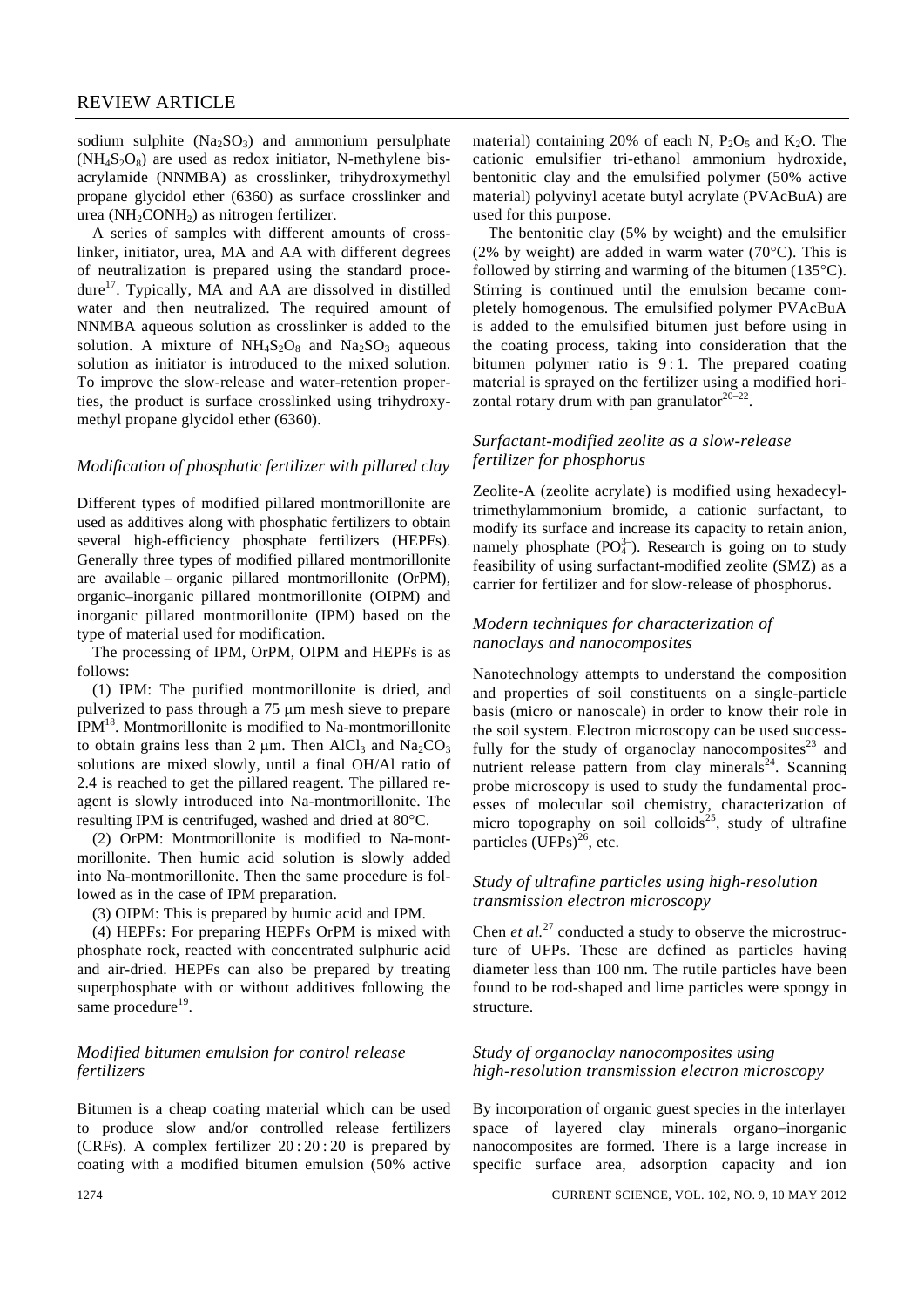exchangeability. Such properties can be used to control retention, transport and persistence of toxic chemicals in the geosystem $^{26}$ .

#### *Change in structure of humic substances with variation in moisture content as studied by scanning electron microscope*

Redwood *et al.*28 studied the microstructure of humic aggregates as a function of humidity. On hydration the structure becomes bulky, while it shrinks on dehydration. The study was noteworthy as humic substances are potentially important in the retention and bioavailability of trace metals as well as pollutants in soil<sup>28</sup>.

 With the help of the scanning tunnelling microscope (STM) we can study the interaction of small organic molecules with silica surfaces at atomic level. STM can also be employed to study the chemical binding of organic molecules on the clay surface, or to obtain the image of constitutional Cr impurities on the goethite surface.

# **Utility of modified clay**

#### *Modified clay and water retention*

Superabsorbent polymeric materials in combination with clay minerals play a significant role in improving the water-holding capacity<sup>29</sup>. Currently, reinforcing polymer with small amounts of smectite clays has attracted increasing interest because these materials exhibit high stability.

# *Effect of Na-MMT content on water absorbency in deionized water*

According to Flory's theory<sup>30</sup>, the water absorbency of a gel is dependent on ionic osmotic pressure, crosslinking density and the affinity of the gel for water. Buchanan *et al*. 31 suggested that the swelling kinetic for the absorbent is significantly influenced by swelling capacity, size distribution of the powder particles, specific surface area, and apparent density of the polymer. The water absorbency in deionized water is measured by suction filtration and the tea-bag method as a function of the content of Na-MMT in the copolymeric gels (series of gel). The swelling ratio depends on the affinity of the gels for water. The hydrophilicity of the Na-MMT series of gels is increased at low Na-MMT content, and this enhances the hydrophilicity of the gels. It also indicates that the tendency of the initial absorption rate is in the order  $NB2 > NB4 > NB6 > IB2 = IB4 = IB6$  [NaA/montmorillonite xerogels (NB series) obtained from inverse suspension (IB series) and water solution polymerization  $(SB \text{ series})$ <sup>5</sup>.

*Water retention of superabsorbent and moisture retentive fertilizer* 

A slow-release NP compound fertilizer with superabsorbent and moisture preservation (SRFSMP) is prepared by carboxyl methyl starch, AA, ammonia, urea and diammonium phosphate.

 The water transpiration rate and content of the soil are greatly influenced by SRFSMP. The experimental results have shown that the water content of the soil with SRFSMP is obviously higher than that of the soil without SRFSMP; the water content of the soil without SRFSMP was only 3% on the 30th day, while that of the soil with SRFSMP was 14.5%, about 12% higher than the former<sup>32</sup>. An experiment conducted on the water retention of SAPSRPF, showed that the water evaporation rate decreased after the addition of SAPSRPF to the soil<sup>4</sup>. This is because SAPSRPF has excellent water absorbency and hence the water evaporation rate decreased.

 In general, the addition of hydrogel increases the moisture content at field capacity of both sandy loam and loam soils. It is found that the application of hydrogel slows down the rate of soil moisture loss that causes a delay in wilting of seedlings grown in both sandy and loamy soils<sup>33</sup>.

#### *Modified clay and nutrient release studies*

Slow-release property of any fertilized product is important with respect to increase in the nutrient-use efficiency, which is significant in terms of increased agricultural production and environmental safety.

#### *Slow-release nitrogen fertilizer*

The nitrogen release rate of the urea/superabsorbent mixture is less compared to urea, in agreement with the results of Smith and Harrison<sup>34</sup>. The nitrogen in SSNF and SSNF without surface crosslinking both possessed slow-release properties, but the slow-release behaviours were different<sup>6</sup>. The nitrogen in SSNF released 9.8%, 53.8% and 78.2% within 24 h (1 day), 72 h (3 days) and 672 h (28 days) respectively, whereas the nitrogen in SSNF without surface crosslinking released 20.3%, 57.8% and 82.0% respectively. The release behaviours of nitrogen in SSNF and SSNF without surface crosslinking were the same as those of other conventional slow-release urea fertilizers, whose release characteristics were fast initially and slowed down gradually<sup>35</sup>.

 The slow-release behaviours of N and P in SRFSMP are greatly influenced by water absorbency. The urea and  $(NH_4)_2HPO_4$  dissolved in the network of threedimensional crosslinking polymers would slowly diffuse into the solution through dynamic exchange. So the aperture size of the swollen network would determine the release rate of urea and  $(NH_4)$ <sub>2</sub>HPO<sub>4</sub> (refs 36, 37).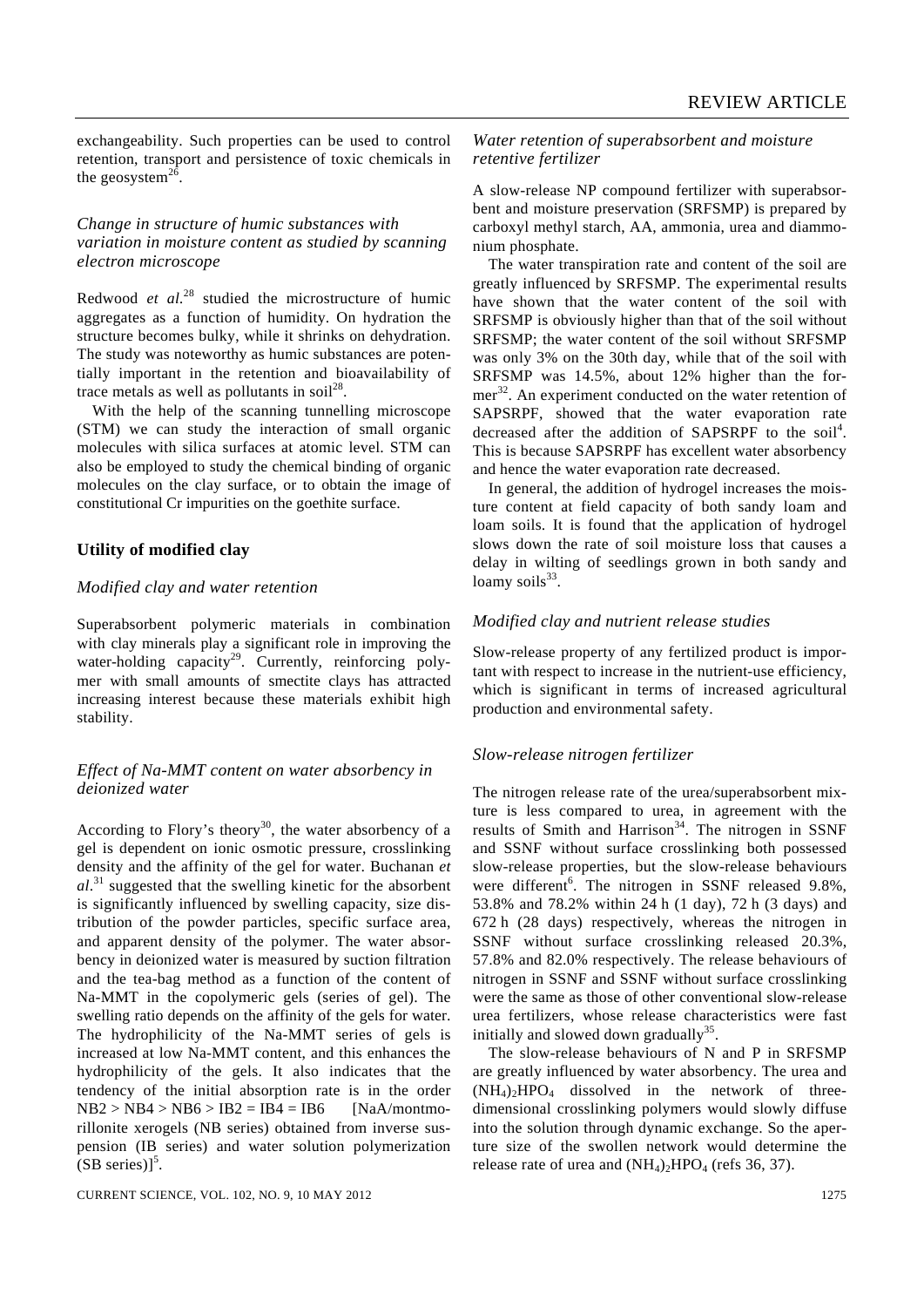# REVIEW ARTICLE

 In a laboratory experiment, Iza *et al.*38 reported that the presence of kaolin and poly(acrylic acid-co-acrylamide) content significantly affects the water absorbency and diffusion coefficient of urea released from poly-(AA-co-Am)/kaolin composite hydrogel. The physical filling of kaolin particle in the polymer decreases the amount of hydrophilic groups and consequently results in the reduction of water absorbency<sup>5</sup>. According to Liang and Liu<sup>39</sup>, the changes in the water absorbency of the product is due to existence of synergistic effect among the groups of  $-COOH$ ,  $-COO<sup>-</sup>$ ,  $-CONH<sub>2</sub>$  and  $-OH$  (on kaolin).

#### *Slow-release phosphate fertilizers*

*Modified pillared clay:* A study has been conducted to determine the potted plant biomass and phosphorus absorption capacity of different phosphate fertilizer treatments. The superphosphate treated with additives was named as CK1 and the superphosphate treated without additives was named CK2. The treatments are: CK1 (superphosphate treated with additives), CK2 (superphosphate treated without additives), GX series comprising  $GX1 = OrPM + phosphate$   $rock + H<sub>2</sub>SO<sub>4</sub>;$   $GX2 = rock$ phosphate with OIPM and  $GX3 = rock$  phosphate with IPM. The results have shown that CK2 has 9.22% biomass increase than CK1. These data indicate that phosphorus in the three fertilizers has high bioavailability, among which GX2 is the best. The treatment GX2 has the highest phosphorus content and phosphorus absorption capacity which corresponds to its highest biomass. On the contrary, treatment CK1, has the lowest phosphorus content and phosphorus absorption capacity<sup>40</sup>.

*Surfactant-modified zeolite:* SMZ has a great potential as the fertilizer carrier for slow-release of P. The results show that the P supply from fertilizer-loaded SMZ is available even after 1080 h of continuous percolation, whereas P from  $KH_2PO_4$  is exhausted within 264 h. The results indicate that SMZ is a good sorbent for  $PO_4^{3-}$  and a slow-release of P is achievable<sup>41</sup>.

# *Modified bitumen for controlled release of N, P and K fertilizers*

The modification of bitumen-coated complex N, P and K fertilizer (method of preparation already described) is evaluated for it slow-release property. Determination of N, P and K is carried out using the methods described by Bremner and Mulvany<sup>42</sup> for nitrogen, and Cottenie et al.<sup>43</sup> for the other two nutrients. A considerable amount of the uncoated fertilizer is found to be released in the first day, which reached more than 75% of the fertilizer and its nutrients. On the other hand, coated granules released their nutrients much more slowly. The higher the coating fertilizer ratio, i.e. the thicker the coating, the slower is

the release of the fertilizer nutrients<sup>44</sup> and the longer is the period of release, referring to the possibility of long duration of the fertilizer in the soil.

 The coated fertilizers are reported to have higher crop use efficiency than that obtained from regular fertilizers. On comparing regular and coated fertilizers, researchers have demonstrated how coatings improve crop uptake efficiency and have reported that poly-olefin or lignincoated N fertilizers are particularly effective in minimizing N losses and enhancing N use efficiency in sandy soils<sup>45</sup>. In the case of P, coating of fertilizer reduces the contact between the fertilizer P and soil, reduces fixation of P and increases the time for plant absorption. It has been observed that P recovery rates are three to five times higher with polyolefin-coated double superphosphate and multi-superphosphate than with uncoated ones $46$ .

#### *Zeoplant*

Zeoplant is an effective water-retaining soil amendment, consisting of fully natural clay mineral treated with a special natural organic component. The major functions of zeoplant are: (i) It can retain high amount of irrigation water. (ii) It reduces the percolation rate of the irrigation water in the soil. (iii) It reduces the usage of NPK fertilizers drastically by preventing its leaching.

# *Components of zeoplant*

(i) Rhyolitic tuff active volcanic glass and clinoptilolite  $(Na,K,Ca)$  2-3Al3(Al, Si)2  $Si<sub>13</sub>O<sub>36</sub>$ -12 H<sub>2</sub>O.

(ii) Natural phyllosilicate clay minerals: illite and montmorillonite (Na,Ca)(Al,Mg)6(Si<sub>4</sub>O<sub>10</sub>)3(OH) 6-nH<sub>2</sub>O.

(iii) Component: natural fibre material cellulose which is also used as a food additive.

 The irrigation water cannot 'rush' through anymore due to the strongly decreased percolation time. The zeoplant particles bind the nutrition elements on their active surface and avoid their washing away by the irrigation water.

# *Clay–organic-microbe interactions in relation to retention and supply of nutrients*

Minerals, organics and microbes profoundly affect the physical, chemical and biological properties of soils. The interactions affect sorption and desorption of elements in soil and thus alter nutrient availability. Humic and other organic acids are found to compete with sulphate and phosphate ions for adsorption sites $47$ , whereas humin– clay interaction is the most important for phosphorus adsorption in Andisols<sup>48</sup>. Clay type and surface properties are reported to be the major factors determining the extent of carbon sequestration in the soil<sup>49</sup>. Siderophores, the microbial secretions, even when bound to clay,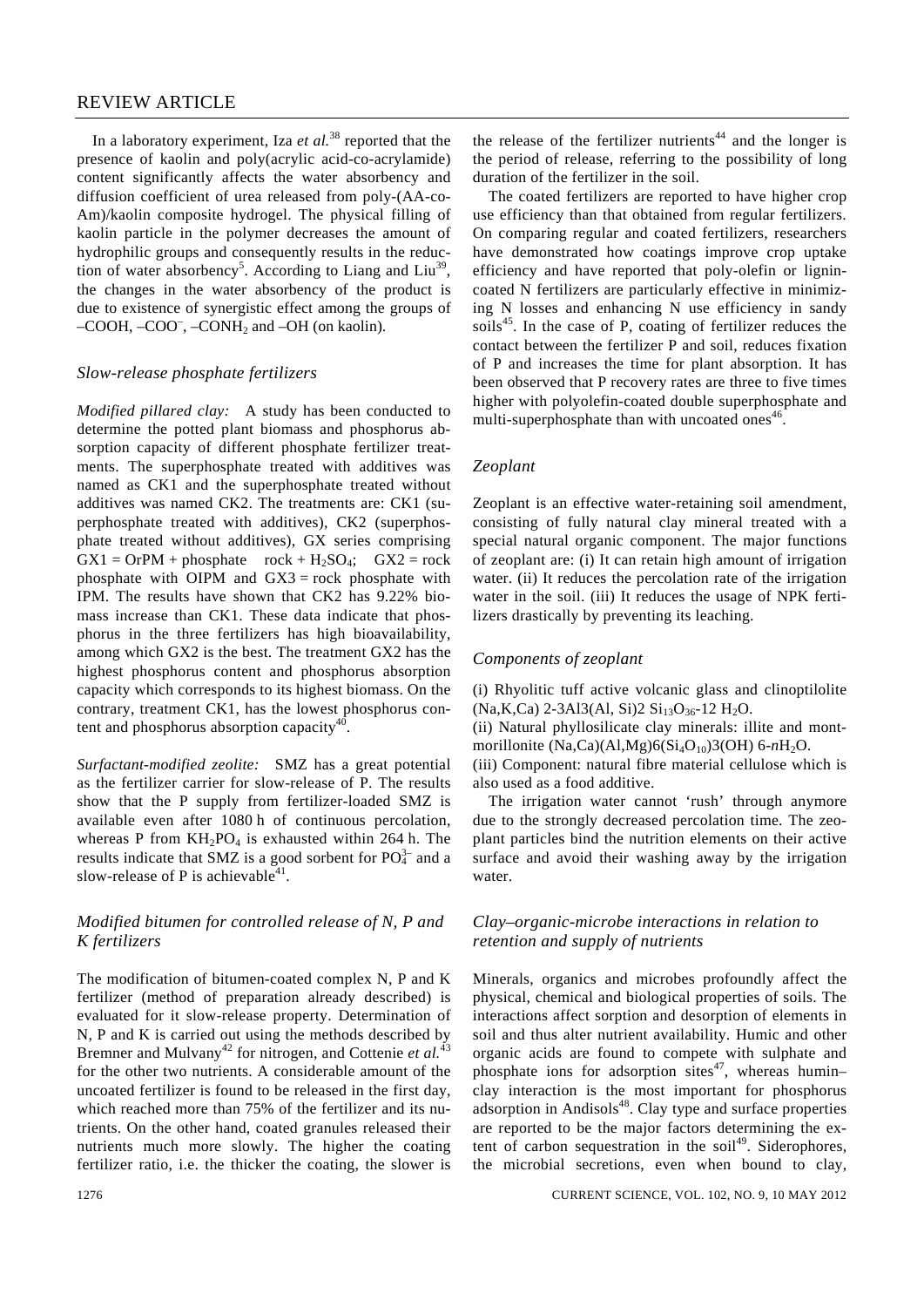increase the availability of iron to plants<sup>50</sup>. Organisms and humic substances play a significant role in maintaining the structure and water-retention properties of the soil<sup>51</sup>.

 Combination of atomic/molecular structural data and energy derivatives opens up new insights into binding sites and transport forms between biological and/or xenobiotic substances and soil organic matter $52$ .

Mandal and  $\text{Data}^{53}$  studied the effect of rhizosphere, which is a site of intense microbial activity, on clay– organic complexation and mineral transformation. Fitting of XRD profile showed that in the rhizosphere sample organic molecules entered the interlayer space and increased the basal spacing to 28 Å. A portion of smectite is also transformed to randomly interstratified smectite– kaolinite minerals. Differential X-ray diffraction showed that clay–organic complex formed in the rhizosphere sample of Vertisol seemed to be more stable than that of Alfisol.

 The humus adsorbed on clay plays an important role in preventing clay dissolution by organic acids. X-ray diffraction analysis showed that micaceous mineral is partially dissolved and vermiculite is completely dissolved when humus is partially removed from the clay before extraction<sup>54</sup>. Particle size, crystallinity of the minerals and nature of the mica particles play an important role in governing the potassium release from  $\text{clays}^{55}$ . Extensive studies have been made to develop simulation models to characterize soils with respect to potential phosphorus and potassium supply capacity<sup>56,57</sup>.

 Carbohydrates, heterocyclic-N and alkylaromatics in nanocomposites are released at higher temperatures than the temperature at which the same compound is released from clay fraction. This indicates that these components of organic matter are held more strongly in the nanocomposite fraction through preferential interaction with the inorganic components<sup>58</sup>.

#### **Conclusion**

Modification of clay with polymers, particularly surface crosslinking polymers, increases the barrier property of the clay composites, and fertilizer treated with the clay composites leads to slow-release property. The surface crosslinking polymer gel can get fixed between the interlayers of the expanding clay and becomes more stable than the other polymer. This characteristics imparts better slow release property of modified clay. The surface crosslinked product not only shows good slow-release property, but also excellent soil moisture preservation capacity, which could effectively improve the utilization of fertilizers and water resources simultaneously. Clay polymer-coated N-fertilizers are found to be particularly effective in minimizing N losses and enhancing N use efficiency in sandy soils, whereas clay polymer-coated Pfertilizers are effective in calcareous soil. Studies should be directed towards development of suitable polymer

CURRENT SCIENCE, VOL. 102, NO. 9, 10 MAY 2012 1277

composites for *in situ* modification of soil clays. Till date, most of the research in this direction is done under laboratory conditions or in pot culture experiments. Therefore, future studies should be carried out under field conditions using different clay and clay composites to develop N and P fertilizers with high-use efficiency.

- 1. Yaron, B., Calvet, R. and Prost, R., *Soil Pollution Processes and Dynamics*, Springer, Berlin, 1996, p. 313.
- 2. Murray, H. H., Applied clay mineralogy today and tomorrow. *Clay Miner.*, 1999, **34**, 39–49.
- 3. Lagaly, G., From clay mineral–polymer interactions to clay mineral–polymer nanocomposites. *Appl. Clay Sci*., 1995, **15**, 1–9.
- 4. Zhan, F., Liu, M., Guo, M. and Wu, L., Preparation of superabsorbent polymer with slow-release phosphate fertilizer. *J. Appl. Polym. Sci.*, 2004, **92**, 3417–3421.
- 5. Lee, W. and Yang, L., Superabsorbent polymeric materials. XII. Effect of montmorillonite on water absorbency for poly (sodium acrylate) and montmorillonite nanocomposite superabsorbents. *J. Appl. Polym. Sci.*, 2004, **92**, 3422–3429.
- 6. Liu, M., Liang, R., Zhan, F., Liu, Z. and Niu, A., Preparation of superabsorbent show release nitrogen fertilizer by inverse suspension polymerization. *Polym. Int*., 2007, **56**, 729–737.
- 7. Wu, P. and Liao, Z., Study on structural characteristics of pillared clay modified phosphate fertilizers and its increase efficiency mechanism. *J. Zhejiang Univ. Sci. B*, 2005, **6**, 195–201.
- 8. Culhane, E., Froio, D., Thellen, C., Orroth, C., Lucciarini, J. and Ratto, J., A study of laboratory and pilot scale extruded LDPE nanocomposite films. In Proceedings of Annual Technical Conference, Boston, USA, 1–5 May 2005.
- 9. Froio, D., Lucciarini, J., Ratto, J., Thellen, C. and Culhane, E., Developments in high barrier non-foil packaging structures for military rations. In Proceedings of Flexible Packaging Conference, Orlando, FL, USA, 14–17 March 2005.
- 10. LeBaron, P. C., Wang, Z. and Pinnavaia, T. J., Polymer-layered silicate nanocomposites: an overview. *Appl. Clay Sci*., 1999, **15**, 11–29.
- 11. Grim, R. E., *Clay Mineralogy*, McGraw Hill Book Company, New York, 1953.
- 12. Worrall, W. E., *Clays and Ceramic Raw Materials*, Elsevier Applied Science Publishers, London, 1986, 2nd edn.
- 13. Boricha, A. B., Mody, H. M., Das, A. and Bajaj, H. C., Facile dihydroxylation of styrene using clay based catalysts. *Appl. Catal*. *A*, 1999, **179**, 5–10.
- 14. Jasra, R. V., Bajaj, H. C. and Mody, H. M., Clay as a versatile material for catalysts and adsorbents. *Bull. Catal. Soc. India*, 1999, **9**, 113–121.
- 15. Patel, H. A., Somani, R. S., Bajaj, H. C. and Jasra, R. V., Nanoclays for polymer nanocomposites, paints, inks, greases and cosmetics formulations, drug delivery vehicle and waste water treatment. *Bull. Mater. Sci.*, 2006, **29**, 133–145.
- 16. Lee, W. and Yang, L., Superabsorbent polymeric materials. XIII. Effect of oxyethylene chain length on water absorbency for sodium acrylate and poly (ethylene glycol) methyl ether acrylate (PEGMEA) copolymeric gel. *J. Appl. Polym. Sci*., 2006. **102**, 927–934.
- 17. Liu, M., Liang, R., Zhan, F., Liu, Z. and Niu, A., Synthesis of a slow-release and superabsorbent nitrogen fertilizer and its properties. *Polym. Adv. Technol.*, 2006, **17**, 430–438.
- 18. Wu, P. X., Liao, Z. W., Zhang, H. F. and Guo, J. G., Adsorption of phenol on inorganic–organic pillared montmorillonite in polluted water. *Environ. Int.*, 2001, **26**, 401–407.
- 19. Liao, Z. W., Mao, X. Y., Wang, D. H. and Wu, P. X., The produce method of partially acidified modified phosphate fertilizer. Chinese Patent No. 00117173.9, 2003.